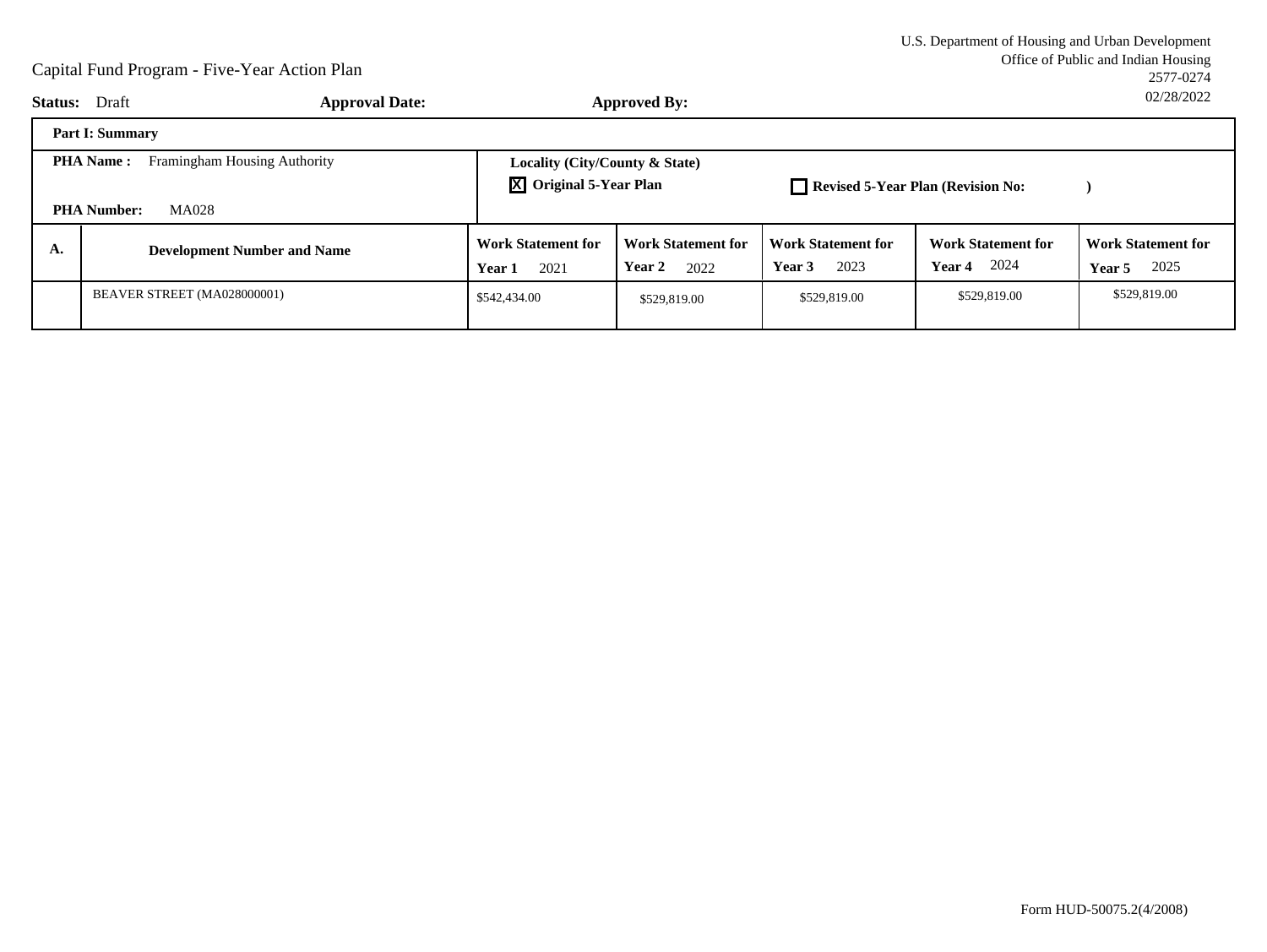| Part II: Supporting Pages - Physical Needs Work Statements (s) |                                                                                                                                                                                                                                                                                                                                                                                                                                                                                                                                                                                                                                                                                                                                                                                                                                                                                                                                                                                                                                                                                                                                                                                    |                                                                                                                                                                                          |                 |                       |  |  |  |
|----------------------------------------------------------------|------------------------------------------------------------------------------------------------------------------------------------------------------------------------------------------------------------------------------------------------------------------------------------------------------------------------------------------------------------------------------------------------------------------------------------------------------------------------------------------------------------------------------------------------------------------------------------------------------------------------------------------------------------------------------------------------------------------------------------------------------------------------------------------------------------------------------------------------------------------------------------------------------------------------------------------------------------------------------------------------------------------------------------------------------------------------------------------------------------------------------------------------------------------------------------|------------------------------------------------------------------------------------------------------------------------------------------------------------------------------------------|-----------------|-----------------------|--|--|--|
|                                                                | <b>Work Statement for Year</b><br>2021                                                                                                                                                                                                                                                                                                                                                                                                                                                                                                                                                                                                                                                                                                                                                                                                                                                                                                                                                                                                                                                                                                                                             |                                                                                                                                                                                          |                 |                       |  |  |  |
| <b>Identifier</b>                                              | <b>Development Number/Name</b>                                                                                                                                                                                                                                                                                                                                                                                                                                                                                                                                                                                                                                                                                                                                                                                                                                                                                                                                                                                                                                                                                                                                                     | <b>General Description of Major Work Categories</b>                                                                                                                                      | <b>Quantity</b> | <b>Estimated Cost</b> |  |  |  |
|                                                                | BEAVER STREET (MA028000001)                                                                                                                                                                                                                                                                                                                                                                                                                                                                                                                                                                                                                                                                                                                                                                                                                                                                                                                                                                                                                                                                                                                                                        |                                                                                                                                                                                          |                 | \$542,434.00          |  |  |  |
| <b>ID0008</b>                                                  | Bathroom Floor upgrade (Dwelling Unit-Interior (1480)-Bathroom Flooring (non cyclical), Dwelling<br>Unit-Interior (1480)-Electrical, Dwelling Unit-Interior (1480)-Interior Painting (non routine), Dwelling<br>Unit-Interior (1480)-Mechanical, Dwelling Unit-Interior (1480)-Other, Dwelling Unit-Interior (1480)-<br>Plumbing, Dwelling Unit-Interior (1480)-Tubs and Showers)                                                                                                                                                                                                                                                                                                                                                                                                                                                                                                                                                                                                                                                                                                                                                                                                  | Main focus will be the bathroom flooring upgrade. continue to inspect and replace<br>exhaust fans. Depending on what is found with floor replacement tub etc may<br>need to be replaced. |                 | \$50,000.00           |  |  |  |
| <b>ID0009</b>                                                  | Site Work Outside(Dwelling Unit-Site Work (1480)-Asphalt - Concrete - Paving, Dwelling Unit-Site<br>Work (1480)-Curb and Gutter, Dwelling Unit-Site Work (1480)-Dumpsters and Enclosures, Dwelling<br>Unit-Site Work (1480)-Fence Painting, Dwelling Unit-Site Work (1480)-Fencing, Dwelling Unit-Site<br>Work (1480)-Landscape, Dwelling Unit-Site Work (1480)-Lighting, Dwelling Unit-Site Work (1480)-<br>Other, Dwelling Unit-Site Work (1480)-Parking, Dwelling Unit-Site Work (1480)-Seal Coat, Dwelling<br>Unit-Site Work (1480)-Sewer Lines - Mains, Dwelling Unit-Site Work (1480)-Signage, Dwelling Unit-<br>Site Work (1480)-Storm Drainage, Dwelling Unit-Site Work (1480)-Striping, Dwelling Unit-Site Work<br>(1480)-Water Lines/Mains, Non-Dwelling Site Work (1480)-Curb and Gutter, Non-Dwelling Site Work<br>(1480)-Dumpster and Enclosures, Non-Dwelling Site Work (1480)-Fence Painting, Non-Dwelling Site<br>Work (1480)-Fencing, Non-Dwelling Site Work (1480)-Landscape, Non-Dwelling Site Work (1480)-<br>Lighting, Non-Dwelling Site Work (1480)-Signage, Non-Dwelling Site Work (1480)-Site Utilities, Non-<br>Dwelling Site Work (1480)-Storm Drainage) | Drainage, Fences, Landscape, Curbs, Sidewalks, Trees, Plantings, Water /Sewer<br>Laterals, Mill & Pave Brady. Trash enclosures and continue working on drainage                          |                 | \$127,434.00          |  |  |  |
| <b>ID0010</b>                                                  | Kitchens Rehab Project(Dwelling Unit-Interior (1480)-Appliances, Dwelling Unit-Interior (1480)-<br>Electrical, Dwelling Unit-Interior (1480)-Flooring (non routine), Dwelling Unit-Interior (1480)-Interior<br>Painting (non routine), Dwelling Unit-Interior (1480)-Kitchen Cabinets, Dwelling Unit-Interior (1480)-<br>Kitchen Sinks and Faucets, Dwelling Unit-Interior (1480)-Mechanical, Dwelling Unit-Interior (1480)-<br>Plumbing)                                                                                                                                                                                                                                                                                                                                                                                                                                                                                                                                                                                                                                                                                                                                          | Kitchens to include: flooring, plumbing and electrical                                                                                                                                   |                 | \$100,000.00          |  |  |  |
| <b>ID0012</b>                                                  | Common area update(Non-Dwelling Interior (1480)-Common Area Finishes, Non-Dwelling Interior<br>(1480)-Common Area Flooring, Non-Dwelling Interior (1480)-Common Area Painting, Non-Dwelling<br>Interior (1480)-Doors)                                                                                                                                                                                                                                                                                                                                                                                                                                                                                                                                                                                                                                                                                                                                                                                                                                                                                                                                                              | inspect, replace - occupied unit                                                                                                                                                         |                 | \$35,000.00           |  |  |  |
| ID0013                                                         | Architect and Engineering(Contract Administration (1480)-Other, Contract Administration (1480)-<br>Other Fees and Costs)                                                                                                                                                                                                                                                                                                                                                                                                                                                                                                                                                                                                                                                                                                                                                                                                                                                                                                                                                                                                                                                           | Civil Engineering for projects                                                                                                                                                           |                 | \$75,000.00           |  |  |  |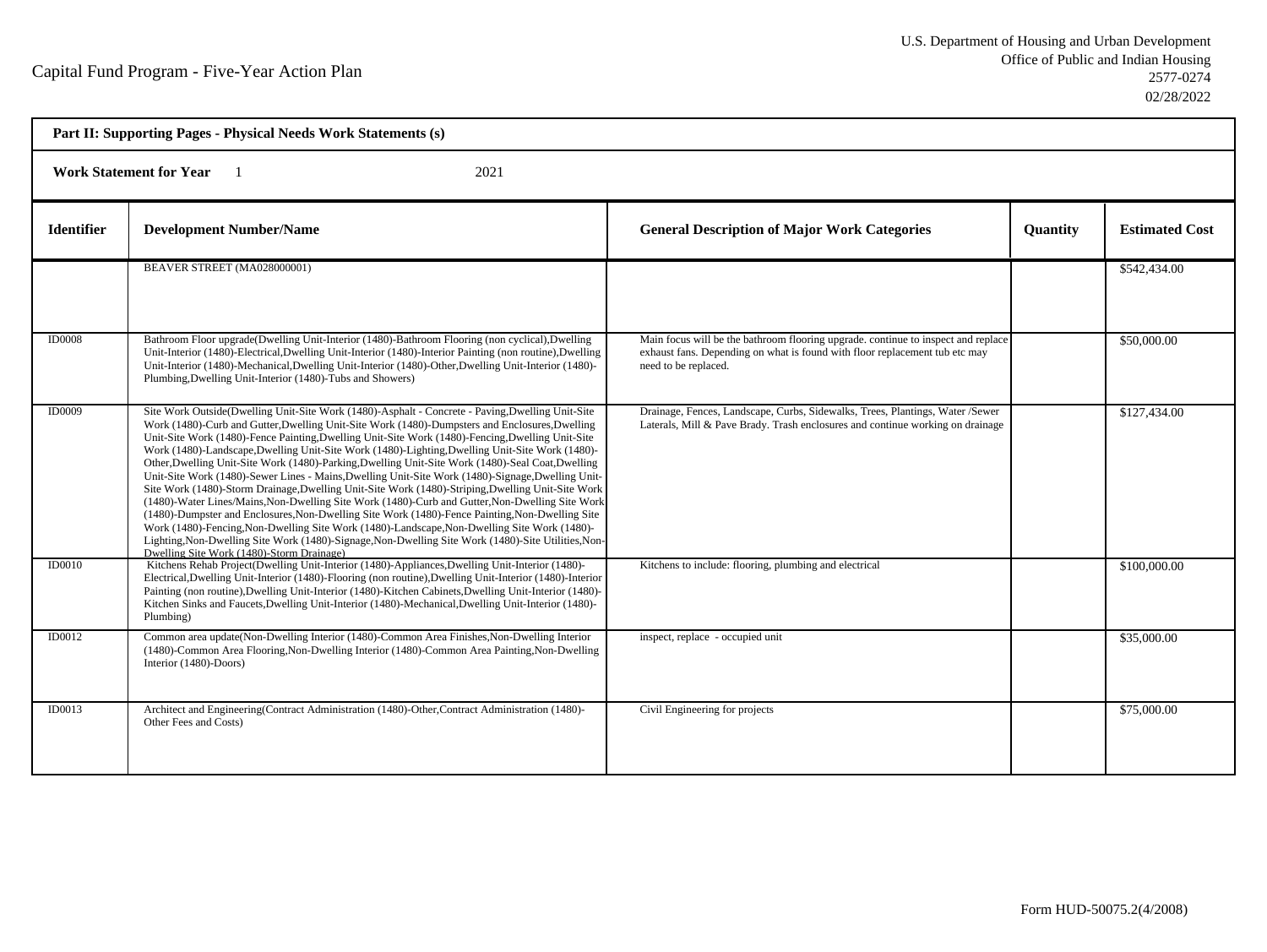|                   | Part II: Supporting Pages - Physical Needs Work Statements (s)                                                                                     |                                                             |          |                       |  |
|-------------------|----------------------------------------------------------------------------------------------------------------------------------------------------|-------------------------------------------------------------|----------|-----------------------|--|
|                   | <b>Work Statement for Year</b><br>2021                                                                                                             |                                                             |          |                       |  |
| <b>Identifier</b> | <b>Development Number/Name</b>                                                                                                                     | <b>General Description of Major Work Categories</b>         | Quantity | <b>Estimated Cost</b> |  |
| ID0041            | Operations transfer(Operations (1406))                                                                                                             | Replacement Snow Truck for Federal Elderly and Family Sites |          | \$55,000.00           |  |
| <b>ID0042</b>     | Door Intercom System(Dwelling Unit-Interior (1480)-Electrical, Non-Dwelling Interior (1480)-<br>Electrical, Non-Dwelling Interior (1480)-Security) | Upgrades needed to Elderly Housing Site                     |          | \$100,000.00          |  |
|                   | Subtotal of Estimated Cost                                                                                                                         |                                                             |          | \$542,434.00          |  |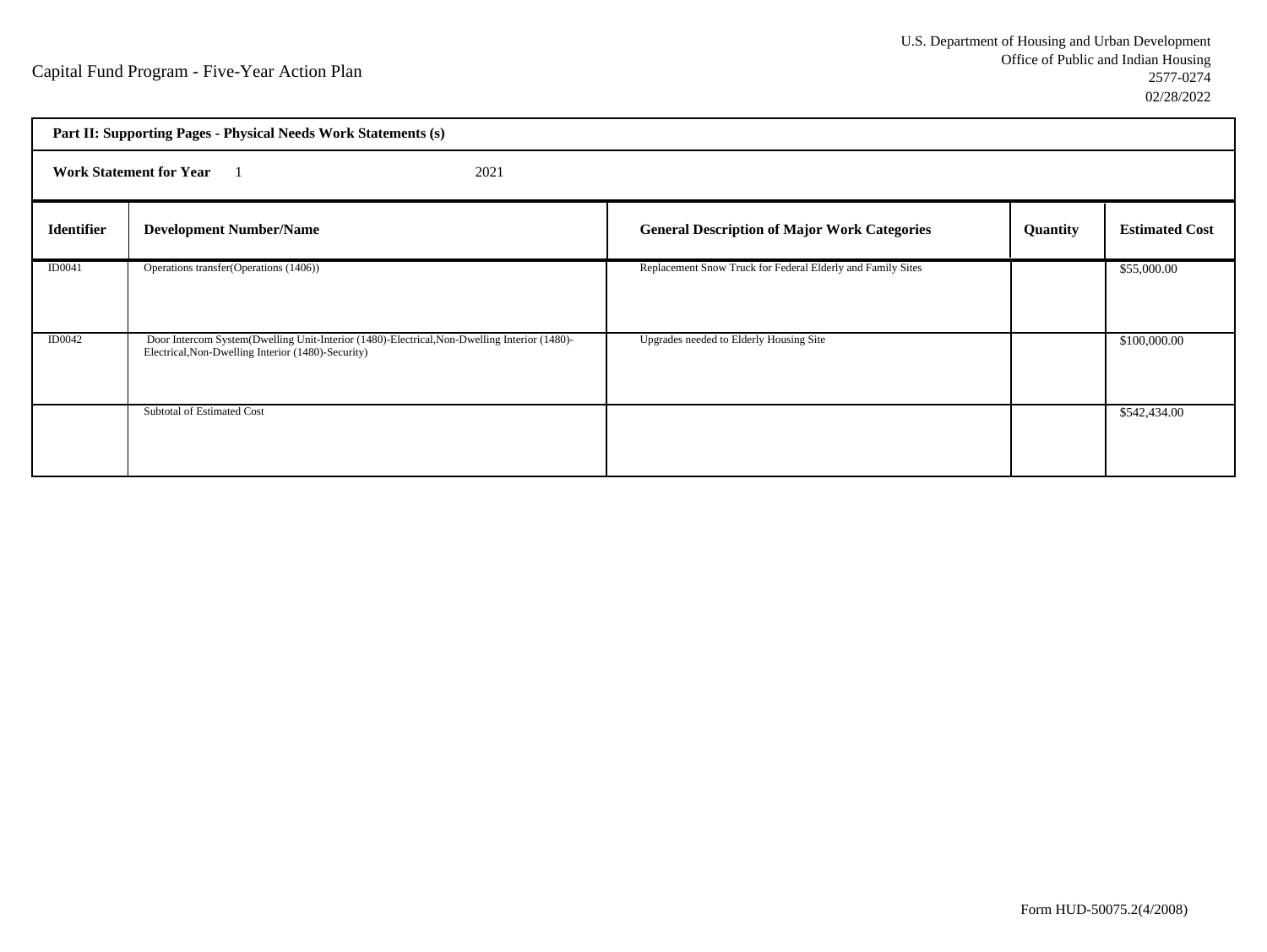| Part II: Supporting Pages - Physical Needs Work Statements (s) |                                                                                                                                                                                                                                                                                                                                                                                                                                           |                                                                                                                               |                 |                       |  |  |
|----------------------------------------------------------------|-------------------------------------------------------------------------------------------------------------------------------------------------------------------------------------------------------------------------------------------------------------------------------------------------------------------------------------------------------------------------------------------------------------------------------------------|-------------------------------------------------------------------------------------------------------------------------------|-----------------|-----------------------|--|--|
|                                                                | <b>Work Statement for Year</b><br>$\overline{2}$<br>2022                                                                                                                                                                                                                                                                                                                                                                                  |                                                                                                                               |                 |                       |  |  |
| <b>Identifier</b>                                              | <b>Development Number/Name</b>                                                                                                                                                                                                                                                                                                                                                                                                            | <b>General Description of Major Work Categories</b>                                                                           | <b>Quantity</b> | <b>Estimated Cost</b> |  |  |
|                                                                | BEAVER STREET (MA028000001)                                                                                                                                                                                                                                                                                                                                                                                                               |                                                                                                                               |                 | \$529,819.00          |  |  |
| ID0014                                                         | Painted Units Occupied (Dwelling Unit-Interior (1480)-Interior Painting (non routine), Dwelling Unit-<br>Interior (1480)-Other)                                                                                                                                                                                                                                                                                                           | Inspect; repair and replace as need then paint walls of units                                                                 |                 | \$50,000.00           |  |  |
| ID0015                                                         | Site work - Side Walk Paving(Dwelling Unit-Site Work (1480)-Asphalt - Concrete - Paving, Dwelling<br>Unit-Site Work (1480)-Curb and Gutter, Dwelling Unit-Site Work (1480)-Seal Coat, Non-Dwelling Site<br>Work (1480)-Asphalt - Concrete - Paving, Non-Dwelling Site Work (1480)-Curb and Gutter)                                                                                                                                        | Side Walk paving for both sites                                                                                               |                 | \$50,000.00           |  |  |
| ID0016                                                         | Kitchens Rehab Project(Dwelling Unit-Interior (1480)-Appliances, Dwelling Unit-Interior (1480)-<br>Electrical, Dwelling Unit-Interior (1480)-Flooring (non routine), Dwelling Unit-Interior (1480)-Interior<br>Painting (non routine), Dwelling Unit-Interior (1480)-Kitchen Cabinets, Dwelling Unit-Interior (1480)-<br>Kitchen Sinks and Faucets, Dwelling Unit-Interior (1480)-Mechanical, Dwelling Unit-Interior (1480)-<br>Plumbing) | Kitchens to include: flooring, plumbing and electrical                                                                        |                 | \$46,000.00           |  |  |
| ID0017                                                         | Heating - Air Conditioning upgrades - Office(Non-Dwelling Interior (1480)-Administrative<br>Building, Non-Dwelling Interior (1480)-Community Building, Non-Dwelling Interior (1480)-<br>Electrical, Non-Dwelling Interior (1480)-Mechanical)                                                                                                                                                                                              | upgrade to heating and air conditioning to the administrative offices that also<br>house the community room for elderly site. |                 | \$35,000.00           |  |  |
| ID0018                                                         | Hot Water Units(Dwelling Unit-Interior (1480)-Electrical, Dwelling Unit-Interior (1480)-<br>Mechanical, Dwelling Unit-Interior (1480)-Plumbing)                                                                                                                                                                                                                                                                                           | Inspect, repair and replace hot water unit at elderly site                                                                    |                 | \$40,000.00           |  |  |
| ID0020                                                         | Architect and Engineering(Contract Administration (1480)-Other, Contract Administration (1480)-<br>Other Fees and Costs)                                                                                                                                                                                                                                                                                                                  | Civil Engineering                                                                                                             |                 | \$13,819.00           |  |  |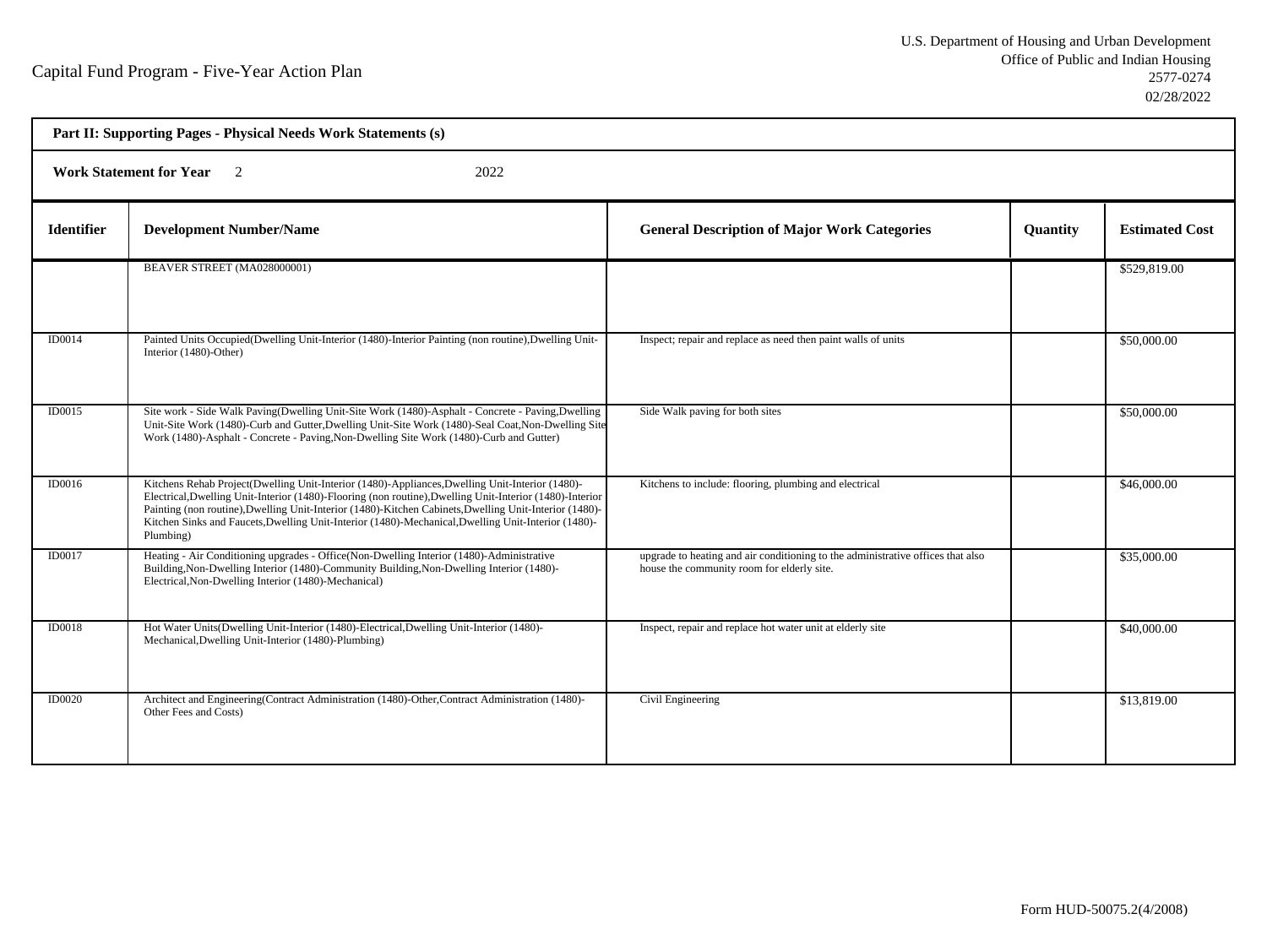|                   | Part II: Supporting Pages - Physical Needs Work Statements (s)                                                                                                                                     |                                                                                                                   |          |                       |  |
|-------------------|----------------------------------------------------------------------------------------------------------------------------------------------------------------------------------------------------|-------------------------------------------------------------------------------------------------------------------|----------|-----------------------|--|
|                   | <b>Work Statement for Year</b> 2<br>2022                                                                                                                                                           |                                                                                                                   |          |                       |  |
| <b>Identifier</b> | <b>Development Number/Name</b>                                                                                                                                                                     | <b>General Description of Major Work Categories</b>                                                               | Quantity | <b>Estimated Cost</b> |  |
| <b>ID0028</b>     | Landscaping trees(Non-Dwelling Site Work (1480)-Landscape)                                                                                                                                         | remove, prune, plant trees                                                                                        |          | \$15,000.00           |  |
| ID0043            | Fire Alarm & Door Intercom System(Dwelling Unit-Interior (1480)-Electrical, Non-Dwelling Interior<br>(1480)-Doors, Non-Dwelling Interior (1480)-Electrical, Non-Dwelling Interior (1480)-Security) | Upgrades needed to Elderly Housing Site                                                                           |          | \$30,000.00           |  |
| <b>ID0044</b>     | Maintenance Facility Upgrade(Non-Dwelling Construction-New Construction (1480)-Administrative<br>Building, Non-Dwelling Construction-New Construction (1480)-Shop)                                 | Facility used by federal residents and houses the maintenance equipment and staff<br>assigned to our federal site |          | \$250,000.00          |  |
|                   | Subtotal of Estimated Cost                                                                                                                                                                         |                                                                                                                   |          | \$529,819.00          |  |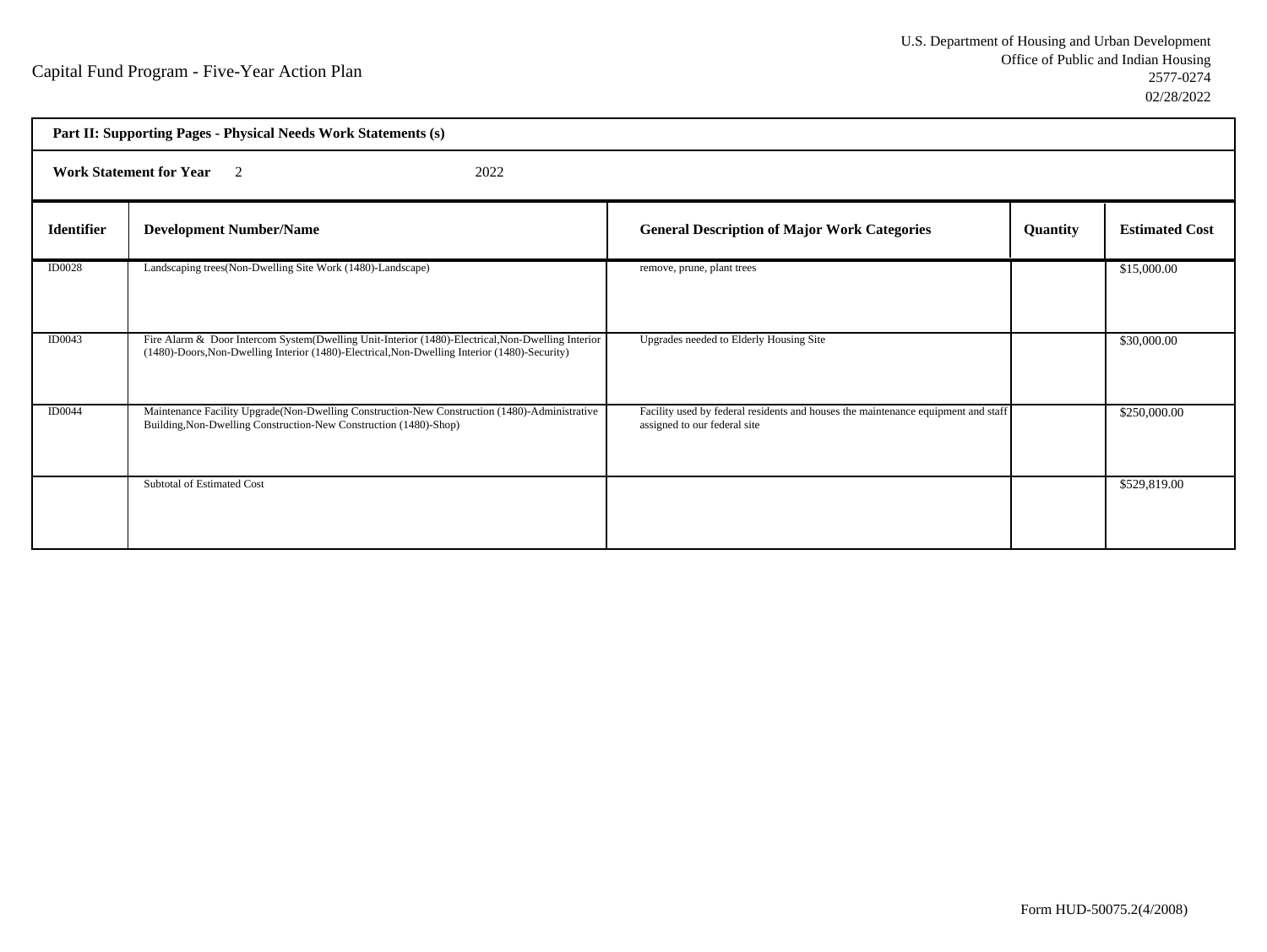| Part II: Supporting Pages - Physical Needs Work Statements (s) |                                                                                                                                                                                                                                                                                                                                                                                                                                                                                                                                                                           |                                                                                              |          |                       |  |  |
|----------------------------------------------------------------|---------------------------------------------------------------------------------------------------------------------------------------------------------------------------------------------------------------------------------------------------------------------------------------------------------------------------------------------------------------------------------------------------------------------------------------------------------------------------------------------------------------------------------------------------------------------------|----------------------------------------------------------------------------------------------|----------|-----------------------|--|--|
|                                                                | <b>Work Statement for Year</b><br>2023<br>$\overline{\mathbf{3}}$                                                                                                                                                                                                                                                                                                                                                                                                                                                                                                         |                                                                                              |          |                       |  |  |
| <b>Identifier</b>                                              | <b>Development Number/Name</b>                                                                                                                                                                                                                                                                                                                                                                                                                                                                                                                                            | <b>General Description of Major Work Categories</b>                                          | Quantity | <b>Estimated Cost</b> |  |  |
|                                                                | BEAVER STREET (MA028000001)                                                                                                                                                                                                                                                                                                                                                                                                                                                                                                                                               |                                                                                              |          | \$529,819.00          |  |  |
| ID0021                                                         | Painted Units(Dwelling Unit-Interior (1480)-Interior Painting (non routine), Dwelling Unit-Interior<br>$(1480)$ -Other)                                                                                                                                                                                                                                                                                                                                                                                                                                                   | Inspect; repair and replace as need then paint walls of units                                |          | \$40,000.00           |  |  |
| ID0022                                                         | Kitchens Rehab Project(Dwelling Unit-Interior (1480)-Appliances, Dwelling Unit-Interior (1480)-<br>Electrical, Dwelling Unit-Interior (1480)-Flooring (non routine), Dwelling Unit-Interior (1480)-Interior<br>Painting (non routine), Dwelling Unit-Interior (1480)-Kitchen Cabinets, Dwelling Unit-Interior (1480)-<br>Kitchen Sinks and Faucets, Dwelling Unit-Interior (1480)-Mechanical, Dwelling Unit-Interior (1480)-<br>Plumbing)                                                                                                                                 | Kitchens to include: flooring, plumbing and electrical and cabinets                          |          | \$100,000.00          |  |  |
| ID0029                                                         | Bathroom Rehab Project(Dwelling Unit-Interior (1480)-Appliances, Dwelling Unit-Interior (1480)-<br>Bathroom Counters and Sinks, Dwelling Unit-Interior (1480)-Bathroom Flooring (non<br>cyclical), Dwelling Unit-Interior (1480)-Commodes, Dwelling Unit-Interior (1480)-Electrical, Dwelling<br>Unit-Interior (1480)-Flooring (non routine), Dwelling Unit-Interior (1480)-Interior Doors, Dwelling<br>Unit-Interior (1480)-Mechanical, Dwelling Unit-Interior (1480)-Other, Dwelling Unit-Interior (1480)-<br>Plumbing, Dwelling Unit-Interior (1480)-Tubs and Showers) | upgrade of tub; tub surround; floor                                                          |          | \$75,000.00           |  |  |
| ID0045                                                         | Fire Alarm upgrade(Dwelling Unit-Interior (1480)-Electrical, Non-Dwelling Interior (1480)-<br>Electrical, Non-Dwelling Interior (1480)-Security)                                                                                                                                                                                                                                                                                                                                                                                                                          | Upgrades needed to Elderly Housing Site                                                      |          | \$15,000.00           |  |  |
| ID0046                                                         | Clapboard replacement to entrances(Dwelling Unit-Exterior (1480)-Columns and Porches, Dwelling<br>Unit-Exterior (1480)-Exterior Doors, Dwelling Unit-Exterior (1480)-Other, Dwelling Unit-Exterior<br>$(1480)$ -Siding)                                                                                                                                                                                                                                                                                                                                                   | Inspect, repair, replace clapboards to entrances at Brady Site                               |          | \$50,000.00           |  |  |
| ID0047                                                         | Chain link Fence Replacement(Non-Dwelling Site Work (1480)-Fencing)                                                                                                                                                                                                                                                                                                                                                                                                                                                                                                       | Chain link fence needs to be replaced in some sections of brady. inspect, repair,<br>replace |          | \$35,000.00           |  |  |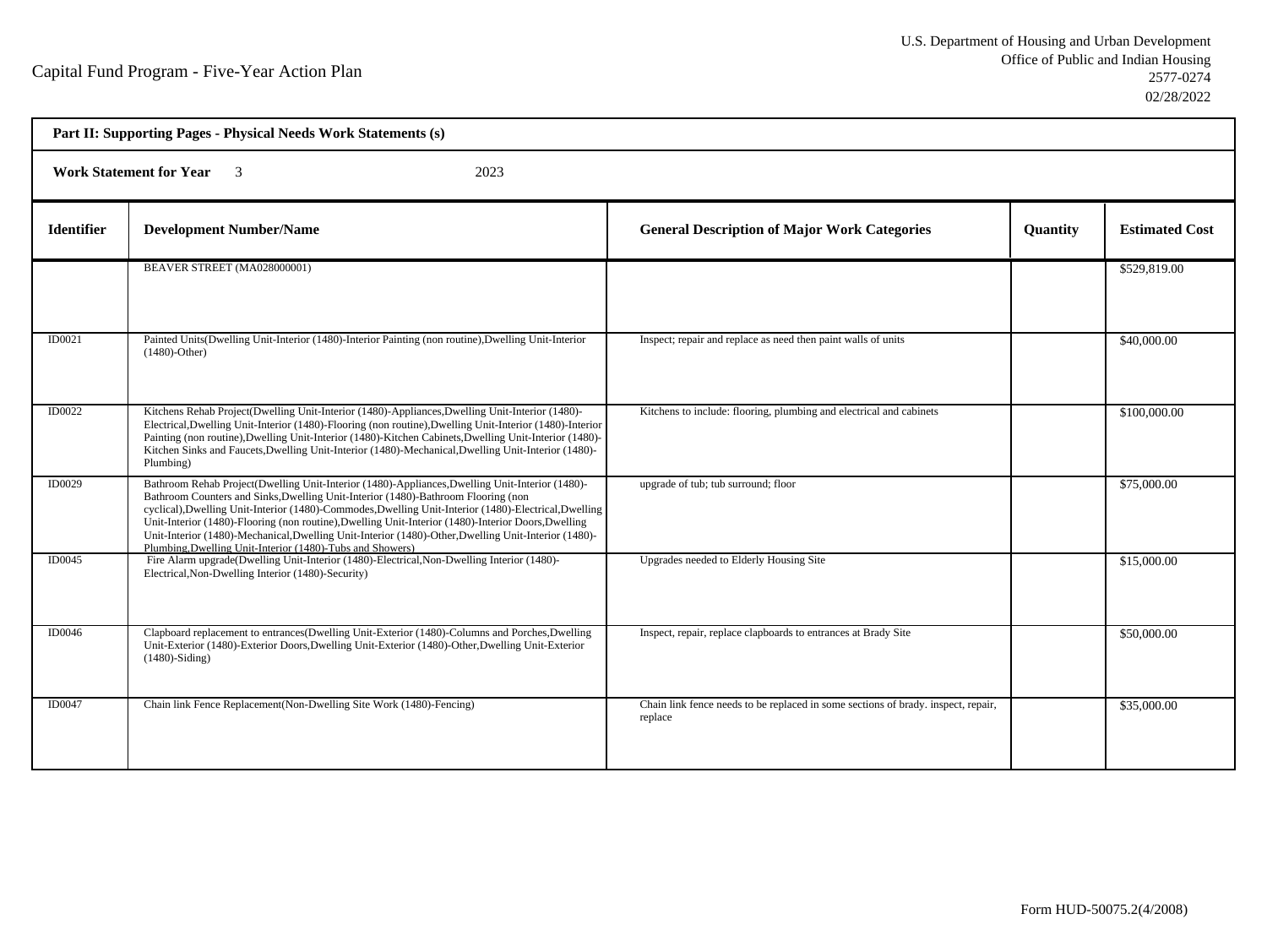| Part II: Supporting Pages - Physical Needs Work Statements (s) |                                                                                                                                                                     |                                                                                                                   |                 |                       |
|----------------------------------------------------------------|---------------------------------------------------------------------------------------------------------------------------------------------------------------------|-------------------------------------------------------------------------------------------------------------------|-----------------|-----------------------|
|                                                                | <b>Work Statement for Year</b> 3<br>2023                                                                                                                            |                                                                                                                   |                 |                       |
| <b>Identifier</b>                                              | <b>Development Number/Name</b>                                                                                                                                      | <b>General Description of Major Work Categories</b>                                                               | <b>Quantity</b> | <b>Estimated Cost</b> |
| <b>ID0048</b>                                                  | Architect and Engineering(Contract Administration (1480)-Other, Contract Administration (1480)-<br>Other Fees and Costs)                                            | Architect and Engineering                                                                                         |                 | \$14,819.00           |
| ID0049                                                         | Maintenance Facility Upgrade (Non-Dwelling Construction-New Construction (1480)-Administrative<br>Building, Non-Dwelling Construction-New Construction (1480)-Shop) | Facility used by federal residents and houses the maintenance equipment and staff<br>assigned to our federal site |                 | \$200,000.00          |
|                                                                | Subtotal of Estimated Cost                                                                                                                                          |                                                                                                                   |                 | \$529,819.00          |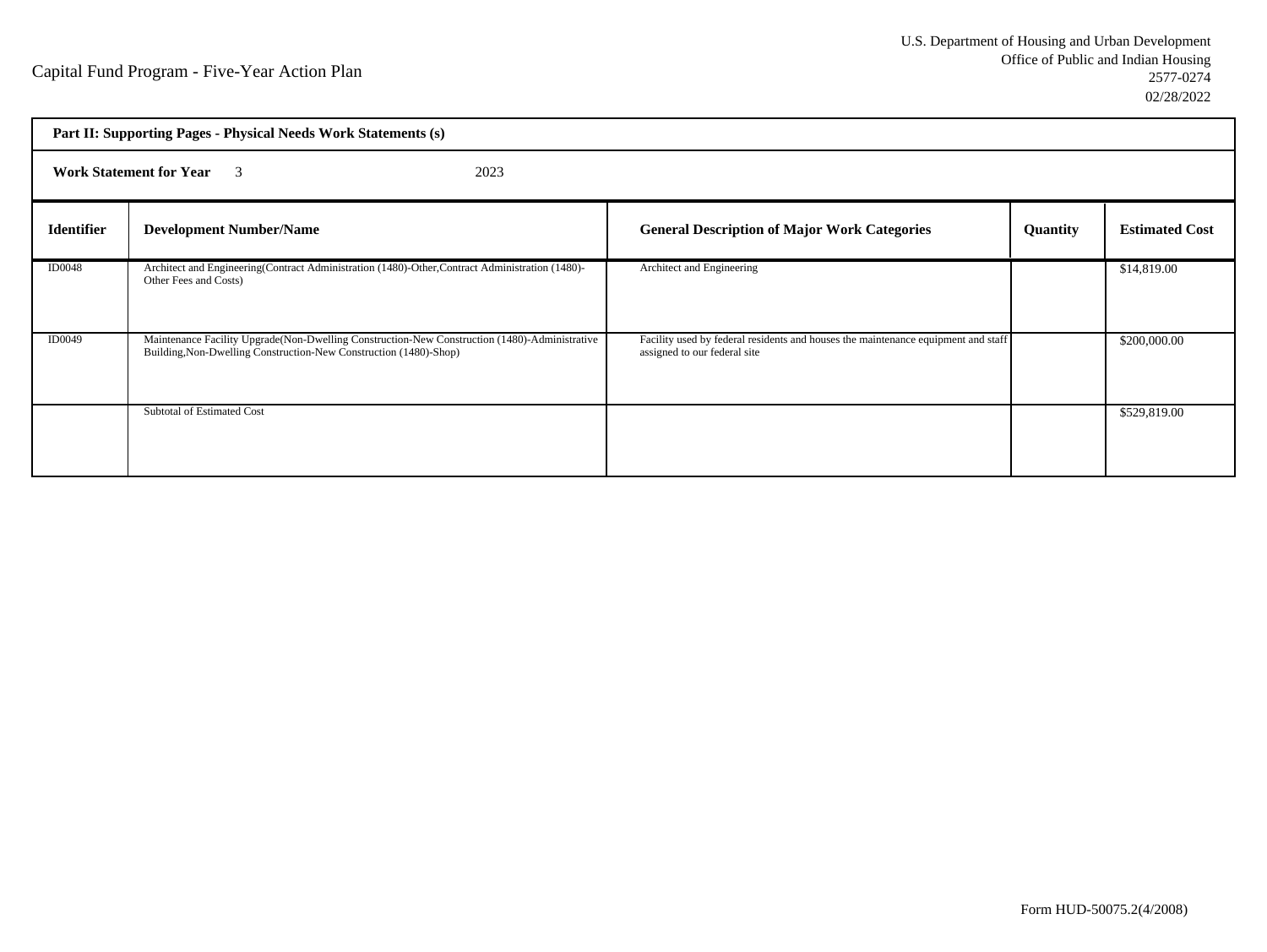| Part II: Supporting Pages - Physical Needs Work Statements (s) |                                                                                                                                                                                                                                                                                                                                                                                                                                                                                                                                                                           |                                                                     |                 |                       |  |  |
|----------------------------------------------------------------|---------------------------------------------------------------------------------------------------------------------------------------------------------------------------------------------------------------------------------------------------------------------------------------------------------------------------------------------------------------------------------------------------------------------------------------------------------------------------------------------------------------------------------------------------------------------------|---------------------------------------------------------------------|-----------------|-----------------------|--|--|
|                                                                | Work Statement for Year 4<br>2024                                                                                                                                                                                                                                                                                                                                                                                                                                                                                                                                         |                                                                     |                 |                       |  |  |
| <b>Identifier</b>                                              | <b>Development Number/Name</b>                                                                                                                                                                                                                                                                                                                                                                                                                                                                                                                                            | <b>General Description of Major Work Categories</b>                 | <b>Ouantity</b> | <b>Estimated Cost</b> |  |  |
|                                                                | BEAVER STREET (MA028000001)                                                                                                                                                                                                                                                                                                                                                                                                                                                                                                                                               |                                                                     |                 | \$529,819.00          |  |  |
| ID0033                                                         | Kitchens Rehab Project(Dwelling Unit-Interior (1480)-Appliances, Dwelling Unit-Interior (1480)-<br>Electrical, Dwelling Unit-Interior (1480)-Flooring (non routine), Dwelling Unit-Interior (1480)-Interior<br>Painting (non routine), Dwelling Unit-Interior (1480)-Kitchen Cabinets, Dwelling Unit-Interior (1480)-<br>Kitchen Sinks and Faucets, Dwelling Unit-Interior (1480)-Mechanical, Dwelling Unit-Interior (1480)-<br>Plumbing)                                                                                                                                 | Kitchens to include: flooring, plumbing and electrical and cabinets |                 | \$100,000.00          |  |  |
| <b>ID0038</b>                                                  | Architect and Engineering(Contract Administration (1480)-Other, Contract Administration (1480)-<br>Other Fees and Costs)                                                                                                                                                                                                                                                                                                                                                                                                                                                  | Architect and Engineering                                           |                 | \$24,819.00           |  |  |
| ID0039                                                         | Bathroom Rehab Project(Dwelling Unit-Interior (1480)-Appliances, Dwelling Unit-Interior (1480)-<br>Bathroom Counters and Sinks, Dwelling Unit-Interior (1480)-Bathroom Flooring (non<br>cyclical), Dwelling Unit-Interior (1480)-Commodes, Dwelling Unit-Interior (1480)-Electrical, Dwelling<br>Unit-Interior (1480)-Flooring (non routine), Dwelling Unit-Interior (1480)-Interior Doors, Dwelling<br>Unit-Interior (1480)-Mechanical, Dwelling Unit-Interior (1480)-Other, Dwelling Unit-Interior (1480)-<br>Plumbing, Dwelling Unit-Interior (1480)-Tubs and Showers) | upgrade of tub; spray tub, surround; floor, toilet                  |                 | \$100,000.00          |  |  |
| <b>ID0050</b>                                                  | Operations transfer(Operations (1406))                                                                                                                                                                                                                                                                                                                                                                                                                                                                                                                                    | Replacement Snow Truck for Federal Elderly and Family Sites         |                 | \$55,000.00           |  |  |
| ID0051                                                         | Upgrade Entry door system (Non-Dwelling Interior (1480)-Administrative Building, Non-Dwelling<br>Interior (1480)-Community Building, Non-Dwelling Interior (1480)-Doors)                                                                                                                                                                                                                                                                                                                                                                                                  | Main office which houses community room                             |                 | \$35,000.00           |  |  |
| ID0052                                                         | Painting - Administrative offices(Non-Dwelling Interior (1480)-Administrative Building, Non-<br>Dwelling Interior (1480)-Common Area Painting, Non-Dwelling Interior (1480)-Other)                                                                                                                                                                                                                                                                                                                                                                                        | Paint of the administrative offices                                 |                 | \$15,000.00           |  |  |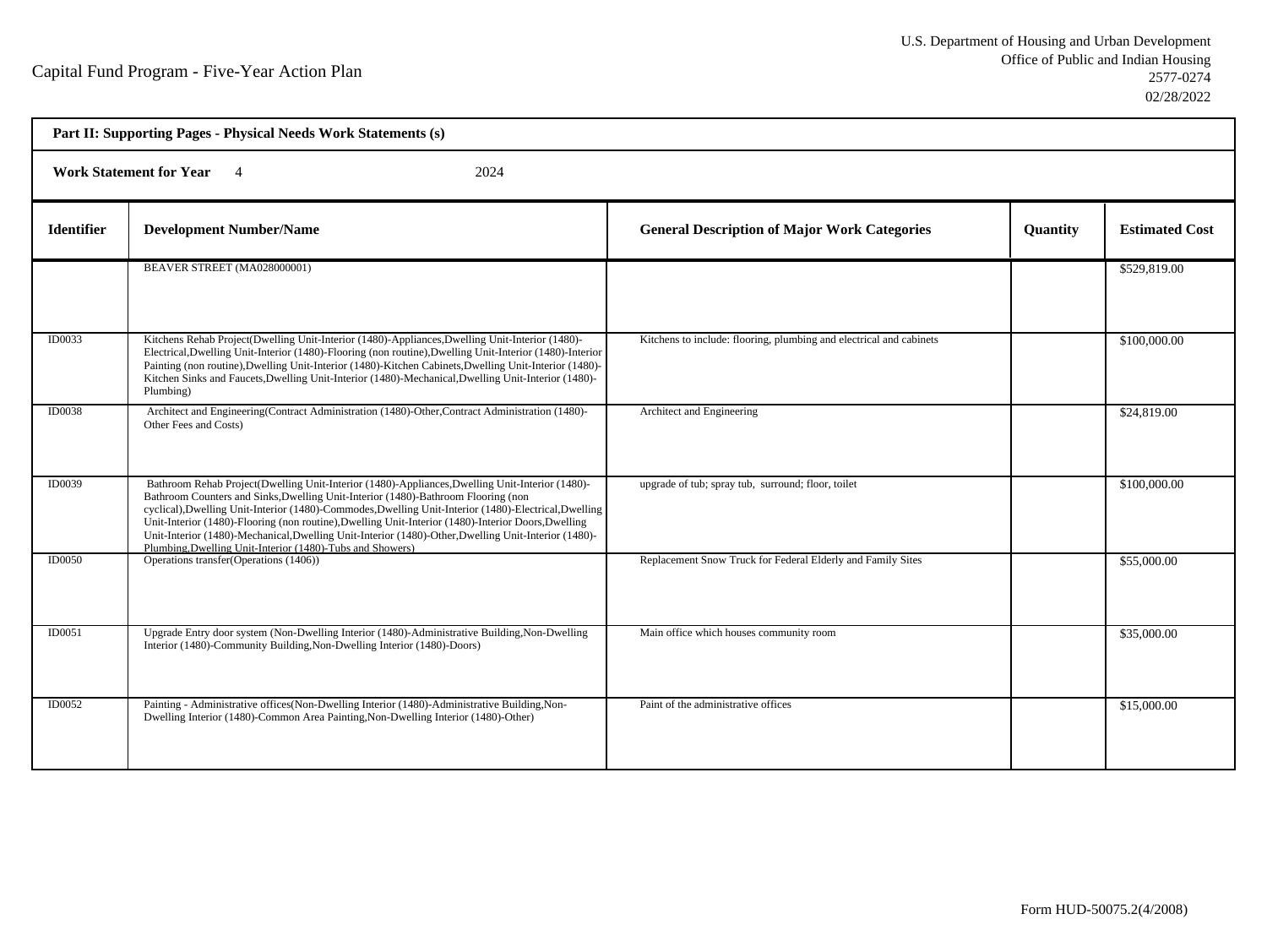|                   | Part II: Supporting Pages - Physical Needs Work Statements (s)                                                                                                                                                  |                                                                 |          |                       |  |  |
|-------------------|-----------------------------------------------------------------------------------------------------------------------------------------------------------------------------------------------------------------|-----------------------------------------------------------------|----------|-----------------------|--|--|
|                   | <b>Work Statement for Year</b><br>2024<br>$\overline{4}$                                                                                                                                                        |                                                                 |          |                       |  |  |
| <b>Identifier</b> | <b>Development Number/Name</b>                                                                                                                                                                                  | <b>General Description of Major Work Categories</b>             | Quantity | <b>Estimated Cost</b> |  |  |
| ID0053            | Parking Lot Paving(Dwelling Unit-Site Work (1480)-Asphalt - Concrete - Paving)                                                                                                                                  | for Brady Residents                                             |          | \$75,000.00           |  |  |
| ID0054            | Brady Laundry Room (Non-Dwelling Interior (1480)-Laundry Areas)                                                                                                                                                 | floor, paint, door,                                             |          | \$15,000.00           |  |  |
| <b>ID0055</b>     | Fire Alarm upgrade(Dwelling Unit-Interior (1480)-Electrical, Non-Dwelling Interior (1480)-<br>Electrical, Non-Dwelling Interior (1480)-Security)                                                                | Upgrades needed to Elderly Housing Site                         |          | \$15,000.00           |  |  |
| ID0056            | Hot Water Storage upgrades (Non-Dwelling Interior (1480)-Mechanical, Non-Dwelling Interior (1480)-<br>Plumbing)                                                                                                 | Inspect, repair and replace hot water unit at elderly site      |          | \$20,000.00           |  |  |
| ID0057            | Patio concrete repairs(Dwelling Unit-Site Work (1480)-Other, Non-Dwelling Exterior (1480)-<br>Other, Non-Dwelling Exterior (1480)-Paint and Caulking)                                                           | repairs to the concrete to prevent tripping hazards             |          | \$15,000.00           |  |  |
| <b>ID0058</b>     | Vinyl siding on entry doors(Dwelling Unit-Exterior (1480)-Columns and Porches, Dwelling Unit-<br>Exterior (1480)-Exterior Doors, Dwelling Unit-Exterior (1480)-Other, Dwelling Unit-Exterior (1480)-<br>Siding) | Inspect, repair, replace vinyl siding on entry doors Brady Site |          | \$60,000.00           |  |  |
|                   | Subtotal of Estimated Cost                                                                                                                                                                                      |                                                                 |          | \$529,819.00          |  |  |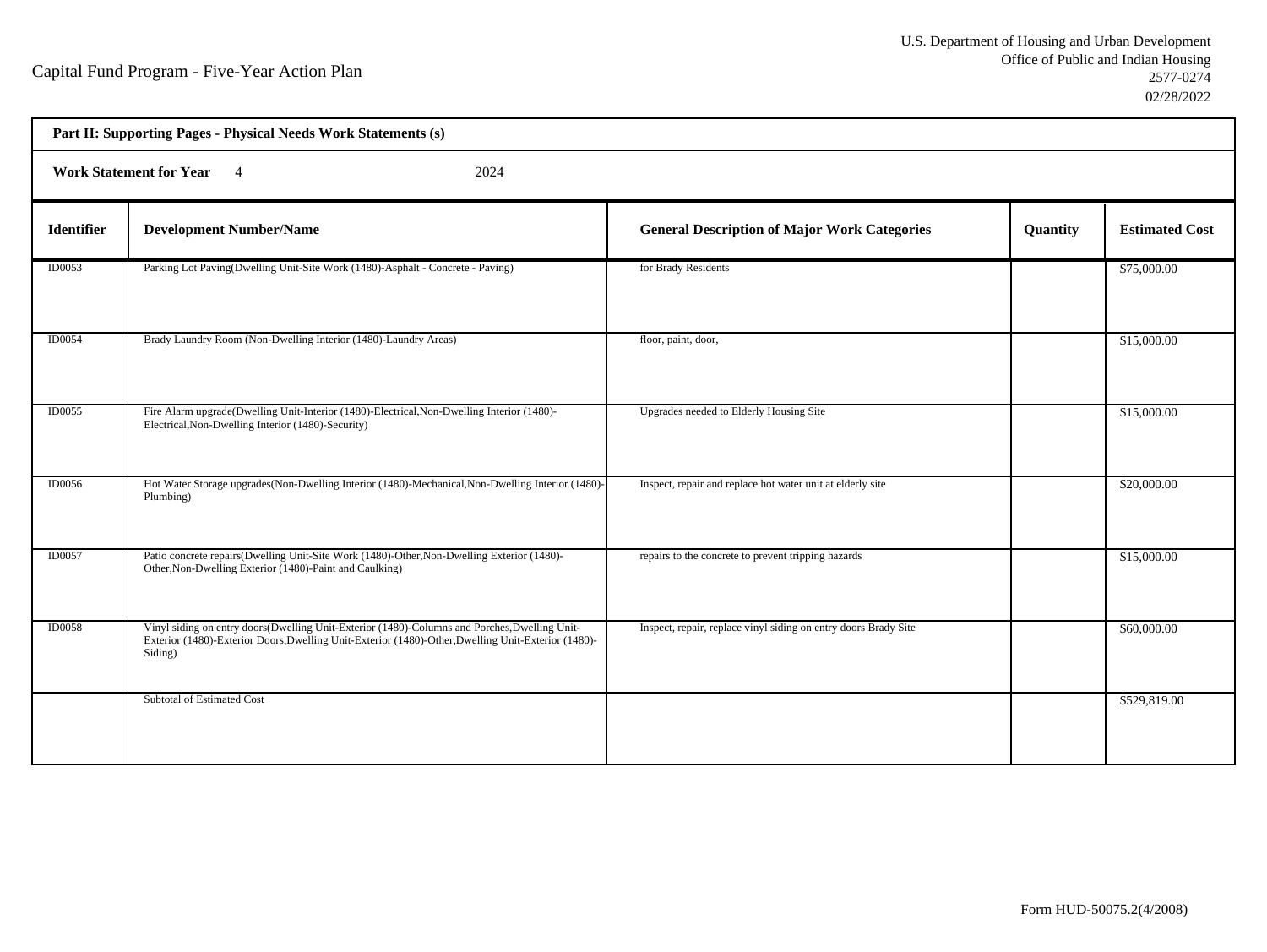|                   | Part II: Supporting Pages - Physical Needs Work Statements (s)                                                                                                                                                                                                                                                                                                                                                                                                                                                                   |                                                     |                 |                       |  |  |  |
|-------------------|----------------------------------------------------------------------------------------------------------------------------------------------------------------------------------------------------------------------------------------------------------------------------------------------------------------------------------------------------------------------------------------------------------------------------------------------------------------------------------------------------------------------------------|-----------------------------------------------------|-----------------|-----------------------|--|--|--|
|                   | <b>Work Statement for Year</b> 5<br>2025                                                                                                                                                                                                                                                                                                                                                                                                                                                                                         |                                                     |                 |                       |  |  |  |
| <b>Identifier</b> | <b>Development Number/Name</b>                                                                                                                                                                                                                                                                                                                                                                                                                                                                                                   | <b>General Description of Major Work Categories</b> | <b>Quantity</b> | <b>Estimated Cost</b> |  |  |  |
|                   | BEAVER STREET (MA028000001)                                                                                                                                                                                                                                                                                                                                                                                                                                                                                                      |                                                     |                 | \$529,819.00          |  |  |  |
| ID0023            | Exhaust Fan Upgrades (Dwelling Unit-Interior (1480)-Appliances, Dwelling Unit-Interior (1480)-<br>Electrical, Dwelling Unit-Interior (1480)-Mechanical, Dwelling Unit-Interior (1480)-Other)                                                                                                                                                                                                                                                                                                                                     | inspect and replace as needed                       |                 | \$40,000.00           |  |  |  |
| ID0025            | Site work(Dwelling Unit-Site Work (1480)-Asphalt - Concrete - Paving,Dwelling Unit-Site Work<br>(1480)-Curb and Gutter, Dwelling Unit-Site Work (1480)-Fence Painting, Dwelling Unit-Site Work<br>(1480)-Fencing, Dwelling Unit-Site Work (1480)-Landscape, Dwelling Unit-Site Work (1480)-<br>Lighting, Dwelling Unit-Site Work (1480)-Parking, Dwelling Unit-Site Work (1480)-Seal<br>Coat, Dwelling Unit-Site Work (1480)-Signage, Dwelling Unit-Site Work (1480)-Storm<br>Drainage, Dwelling Unit-Site Work (1480)-Striping) | fences, landscape, curbs, sidewalks etc             |                 | \$100,000.00          |  |  |  |
| ID0027            | Carpet Replacement (Dwelling Unit-Interior (1480)-Flooring (non routine), Dwelling Unit-Interior<br>$(1480)$ -Other)                                                                                                                                                                                                                                                                                                                                                                                                             | inspect, replace - occupied unit                    |                 | \$100,000.00          |  |  |  |
| <b>ID0030</b>     | Architect and Engineering(Contract Administration (1480)-Other, Contract Administration (1480)-<br>Other Fees and Costs)                                                                                                                                                                                                                                                                                                                                                                                                         | Architect and Engineering                           |                 | \$25,000.00           |  |  |  |
| ID0031            | Infrastructure upgrades(Contract Administration (1480)-Other, Contract Administration (1480)-Other<br>Fees and Costs, Dwelling Unit-Site Work (1480)-Sewer Lines - Mains, Dwelling Unit-Site Work<br>(1480)-Storm Drainage, Dwelling Unit-Site Work (1480)-Water Lines/Mains, Non-Dwelling Site Work<br>(1480)-Storm Drainage)                                                                                                                                                                                                   | sewer lines<br>storm water drainage                 |                 | \$89,819.00           |  |  |  |
| <b>ID0032</b>     | Paint Common Hallways (Non-Dwelling Interior (1480)-Common Area Painting)                                                                                                                                                                                                                                                                                                                                                                                                                                                        | Inspect; repair and paint walls                     |                 | \$75,000.00           |  |  |  |